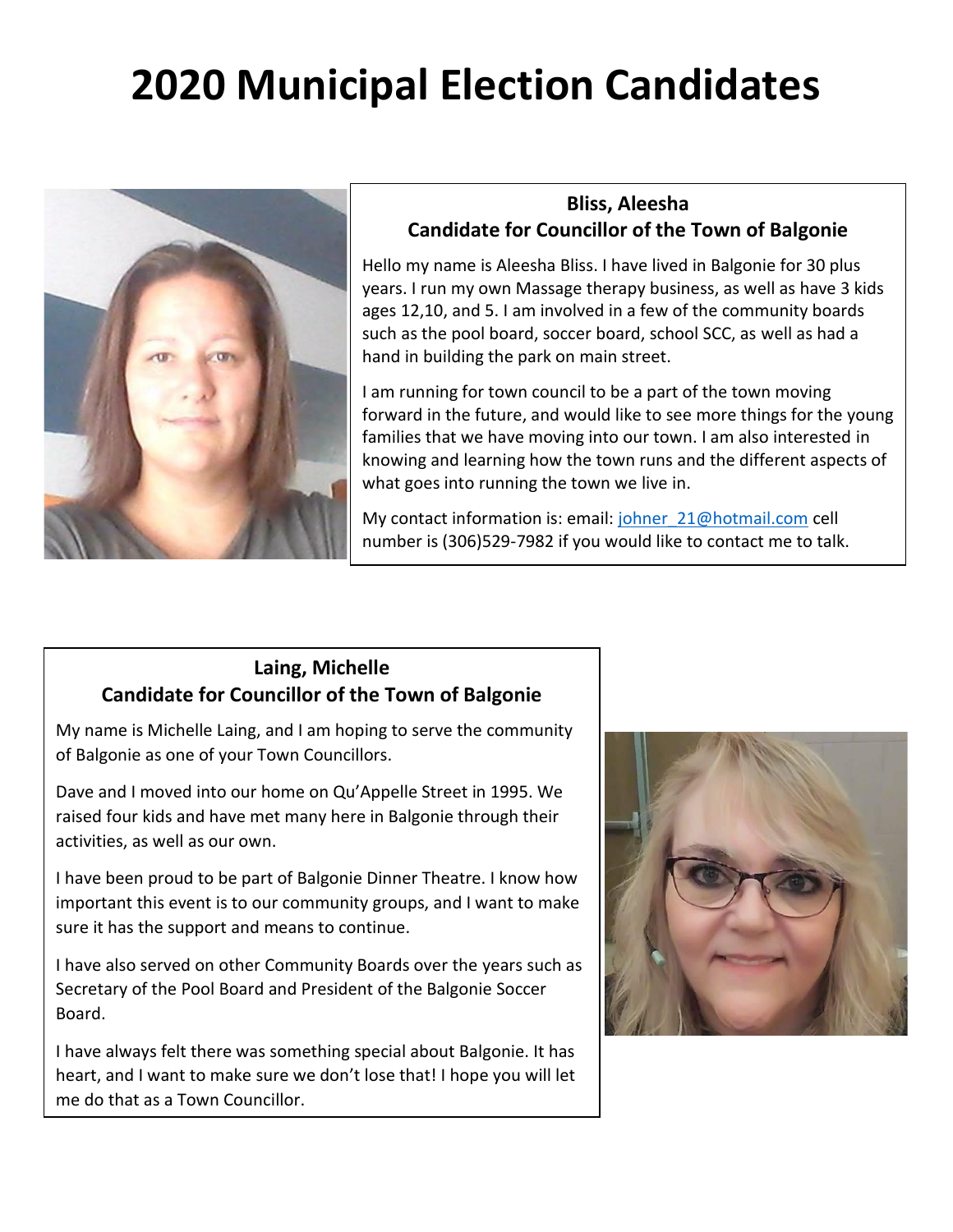

# **Lapchuk, Doug Candidate for Councillor of the Town of Balgonie**

Community member of the Town of Balgonie since 1995. Married with three sons. Self-employed as well as employee of Sask Health Authority.

Strong community service driven, Deputy Fire Chief, Medical First Responder. Nine years as councillor for Town of Balgonie.

I have a strong vision for our community that is driven by financial responsibility and community values. In my tenure as councillor I have seen the development of the water pipeline, the development of our expanded lagoon, paving projects and enhanced development of commercial and residential areas.

I am also a member of the regional emergency measures organization for our town and rural municipality.

I believe that as a councillor it is my job to manage our growth and finances in a responsible, transparent manner.

If re-elected I promise to continue moving our community forward through a collaborative approach to all that we do.

### **Larsen, Derek Candidate for Councillor of the Town of Balgonie**

My name is Derek Larsen and I have lived in Balgonie since the early 90's. I attended school here and played minor sports here.

My wife, Amber, and I are raising our family here. We have a fouryear-old daughter enrolled in playschool and a four-month-old son. My parents and sister live here. Many of my wife's family live in and around Balgonie as well.

I have worked for SaskTel since 2007 and am currently a Client Technology Manager in our Information Services group. I am in my second year as treasurer of the Balgonie Playschool Board. From 2013 to 2017 I was on the Sask Polytech Computer Networking Technician Program Advisory Committee.

I am interested in participating in and learning about how town governance works. I am hopeful that I can be a part of the team that shapes Balgonie for years to come.



Thank you.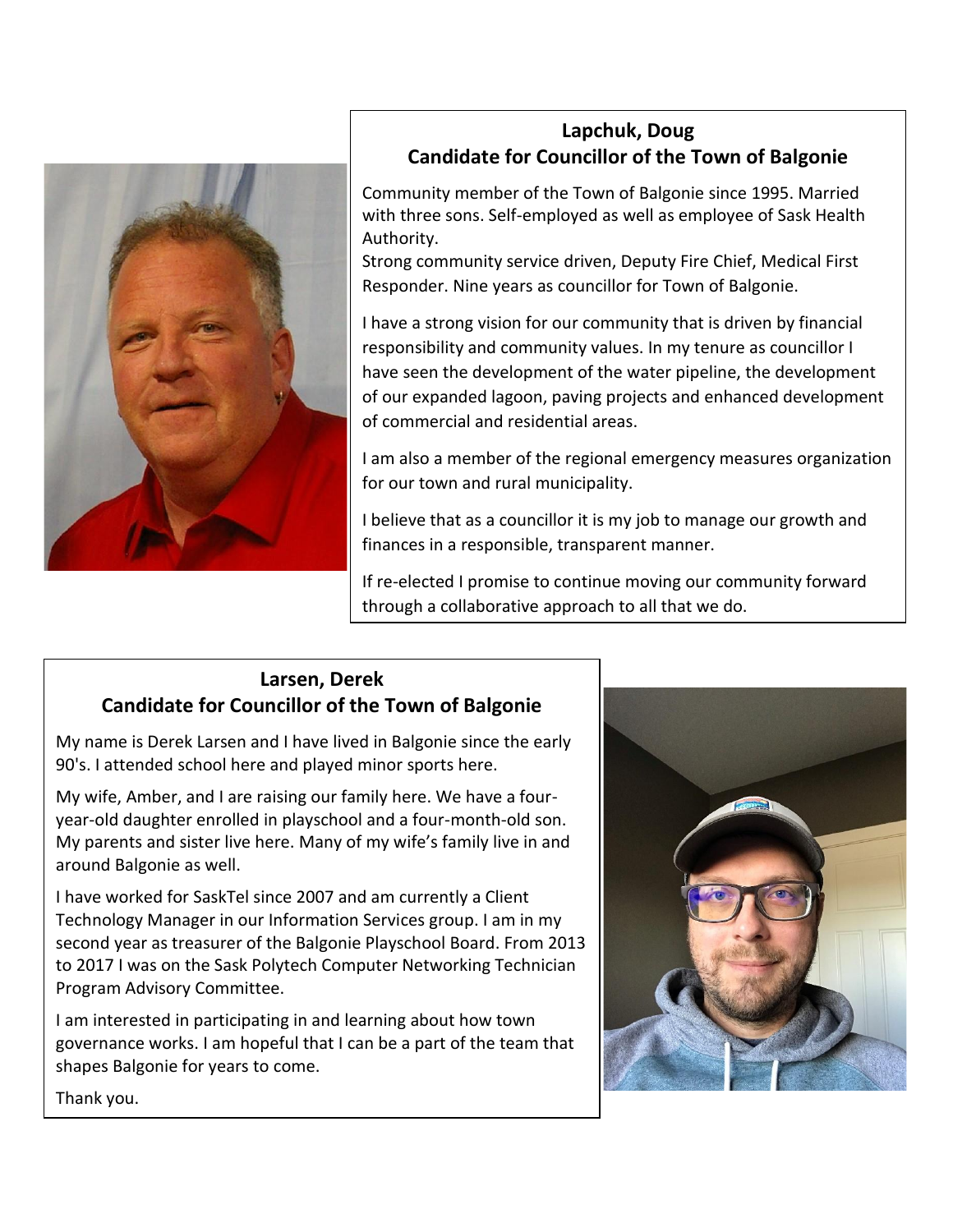

# **Lovelace, Lain Candidate for Councillor of the Town of Balgonie**

I would be pleased to serve the community for another four years as a Town Councillor. Balgonie has been my home since 1988, where my wife Virginia and I raised our two children. It's a community that means so much to me and one that I want to continue to be proud of for many years to come.

Maintaining a close knit, small town atmosphere while developing responsible commercial opportunities to supplement the tax base to continue to provide first rate services without increasing the residents tax burden is my focus.

Also its important to provide a safe and sustainable community for everyone.

My 33 years as a professional engineer and extensive work experience has allowed me to make a unique contribution on council. Over the past eight years the Town has moved forward with many positive accomplishments, I intend to continue this course.

Please vote on November 9th. Thank you!

# **Meier, Dwayne Candidate for Councillor of the Town of Balgonie**

Six years ago, my wife and I moved to the Town of Balgonie to raise a family. We have two children ages 8 and 6 and having them grow up in a safe and active community is important to us.

Since moving to Balgonie, I have become a Journeyman electrician and have been a member of the Fire Department for four years. I have participated in all the fire schools and additional training events being offered. I also have one-year service with the Medical First Responder team. I have coached youth soccer in Balgonie for both indoor and outdoor seasons. Within the past year, I have also become the president of the Balgonie Soccer Board.

If elected I will bring focus for parents with school aged children and safety and growth for the community.

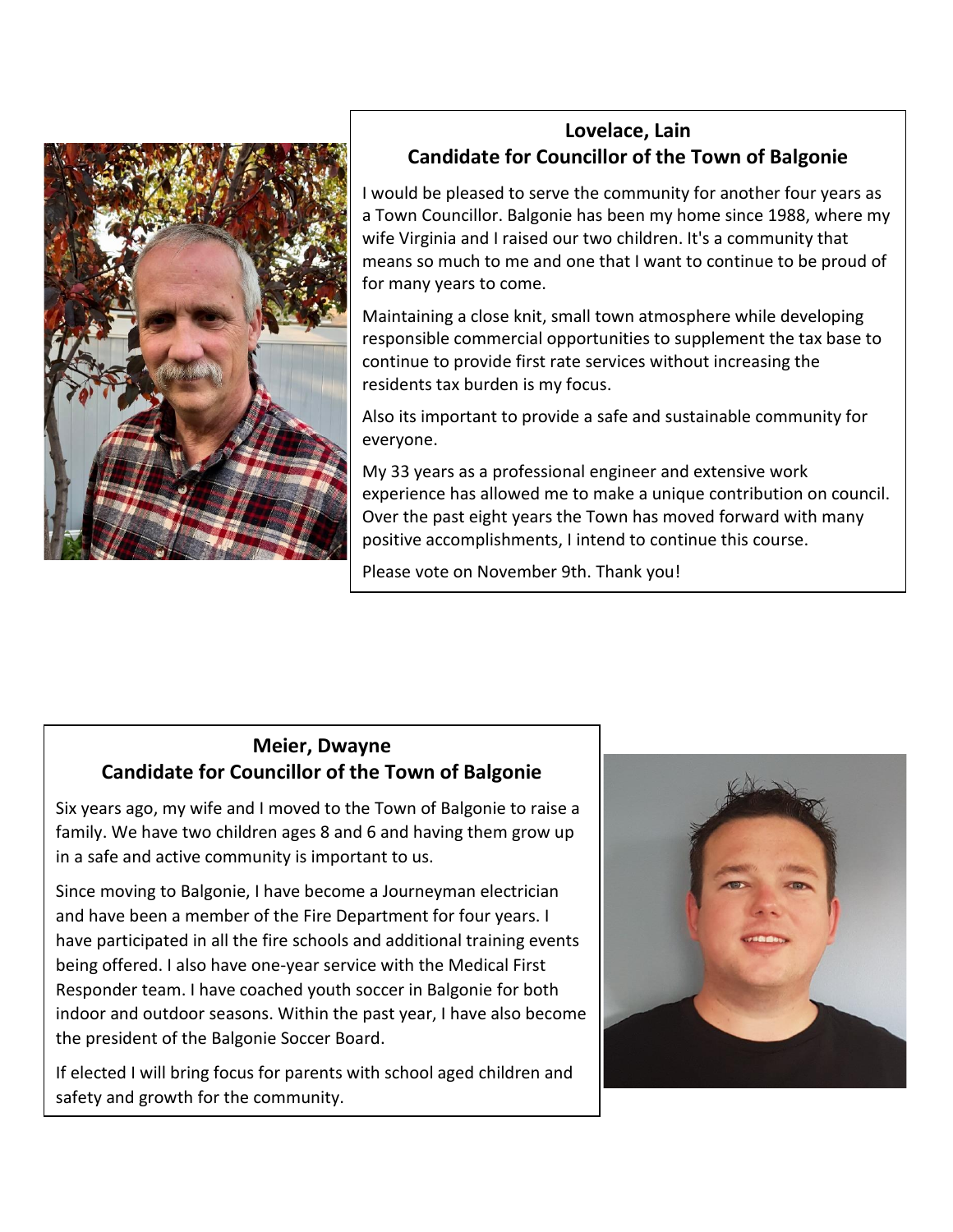

# **Schneider, Chad Candidate for Councillor of the Town of Balgonie**

It would be my pleasure to represent you as one of your six Balgonie Councillors. For those of you who do not know me I am a Transmission & Construction Manager with SaskPower, happily married with 3 wonderful children, who have all attended Balgonie schools since Kindergarten.

Some of you may recognize me from my volunteer work with the coveted Balgonie Elks. Others from coaching Storm Softball, broomball, or from my work as President of the Saskatchewan Broomball Association.

Born and raised in rural Saskatchewan, I understand the challenges that a community can face and if given the opportunity I could bring forward community concerns with a fresh outlook and new ideas for all parts of the community new and old.

I look forward to the opportunity to represent you!

# **Solie, Kelvin**

# **Candidate for Councillor of the Town of Balgonie**

My name is Kelvin Solie. I am married to Pat Gottselig and a retired SaskTel employee. I have been a resident of Balgonie since 1998 and have served two terms on Council.

Council has been very busy this last term and I am proud to have been part of its success with the completion of the following projects:

- lagoon with supplemental force main and lift station;
- paved approximately four kilometers of walkways with lights and benches;
- upgrades to multiplex, arena, pool, curling rink and ball diamonds;
- renovations to town office building with addition of a new business space.

I envision a Council that is progressive and financially responsible. One that promotes residential and commercial development and continued improvements to our infrastructure.

On November 9 I am asking for your support, that I may continue to represent you and make our town a place everyone wants to live.